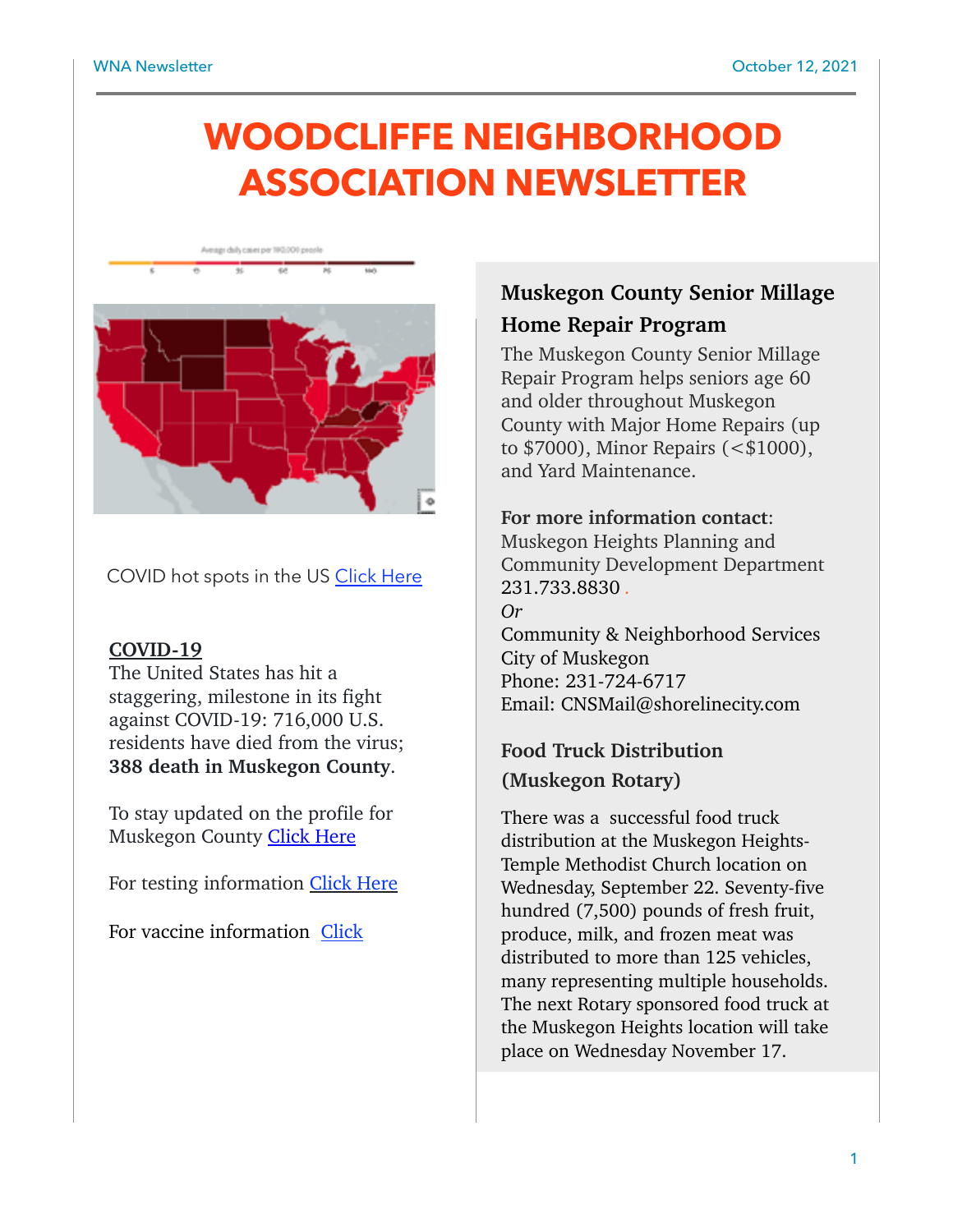

Happy Anniversary 64Years

Congratulations to Kathy and Robert Patterson for 64 years of marriage. You two are truly an inspiration." May God bless you and fill your life with many more. years of love and happiness.

# Welcome to the Neighborhood

Okeelah McBride - Fielstra Dr.

Willie and Shantoria Briggs - Overbrook St.

Jennie Konczal - Lincoln Ave.

Clay and Regina - Overbrook St.

Epps Family - Fielstra Dr.

*\*Please let us know if you have neighborhood news that you would like to include in our newsletters. You can contact us through our website or cal at 231.220.9372.*

# Johnny O. Harris Park

Please keep your eyes open and report vandalism/ theft to the police. Items taken from Harris Park this year: three (3) picnic tables, one trash container, and one (1) drum from the instrument set. Additionally, swing seats are severally damaged. All homeowners and residents, please do not turn a blind eye to vandalism and theft. **IF YOU SEE SOMETHING, SAY SOMETHING!** 

### Neighborhood Website

Our website is a one stop location for many links to community information. Links at the footer of each page connects you to city blogs, other neighborhood associations, city property maintenance forms and more. Links on the Events page connects you to event information in Muskegon County. Our neighborhood website : [www.woodcliffemh.com](http://www.woodcliffemh.com)

# Autumn Leaves

Leaves will soon be accumulating in yards throughout the neighborhood. Please note it is illegal to burn leaves in the city. Smoke blowing in neighbors windows can cause asthma issues and other health problems for those exposed to the smoke. The fines associated with illegal burning can be steep. Fines range from \$100 to \$650 if firefighters have to extinguish the fire at the scene. **We need our residents to abide by the rules** 

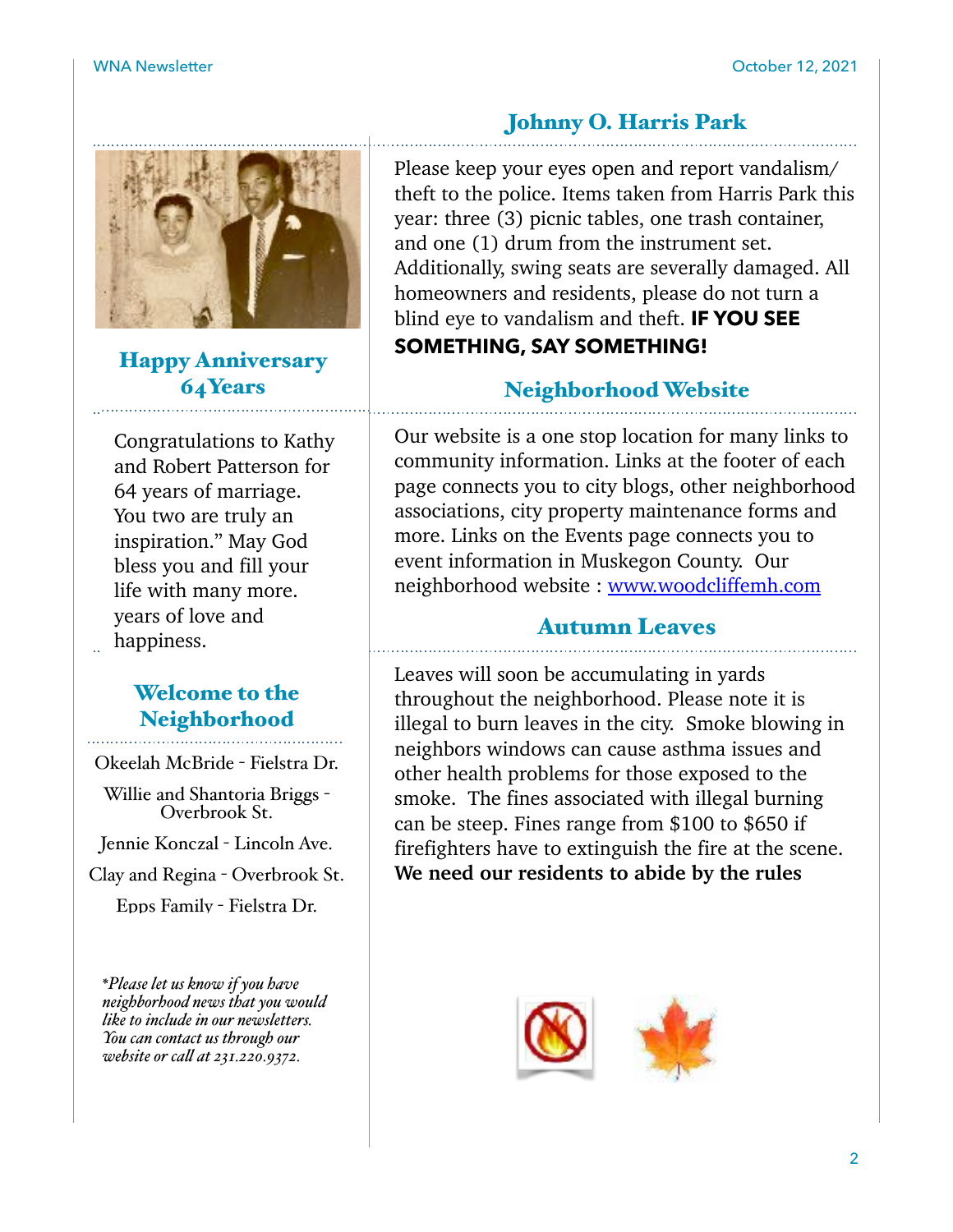# Back to the Ballot Box

Fighting for your community starts with making sure that you are registered and #VoteReady. You can register to vote through Election Day. For more information regarding registration [Click Here](https://www.michigan.gov/sos/0,1607,7-127-1633_8716_8726_47669-175878--,00.html)

City Council members have the final vote in creating laws and approving the city budget. They may develop their own initiatives, as well as approve or reject key department heads. Therefore, please get to know the candidates. There are three (3) council seats to fill this election. Candidates are:

Robert DeVries De'Era Oakes Tamica Fox Bonnie McGlothin Ronald Jenkins Ebony Davis Andre Williams Julius Muhammad

Election Day, November 2, 2021

#### **Condolences**

Condolences goes to the family and friends of Woodcliffe residents we have lost in recent months.

- Willie Phillips
- Deborah Brown
- George Dillard
- Wilhelmina Russell

**Next Neighorhood Association Meeting, October 21, 2021 at 6pm** 

**ZOOM Meeting Meeting link will be sent a week prior to the meeting** 

**Please signup on our website to receive neighborhood newsletters, announcements and links to neighborhood Zoom meetings**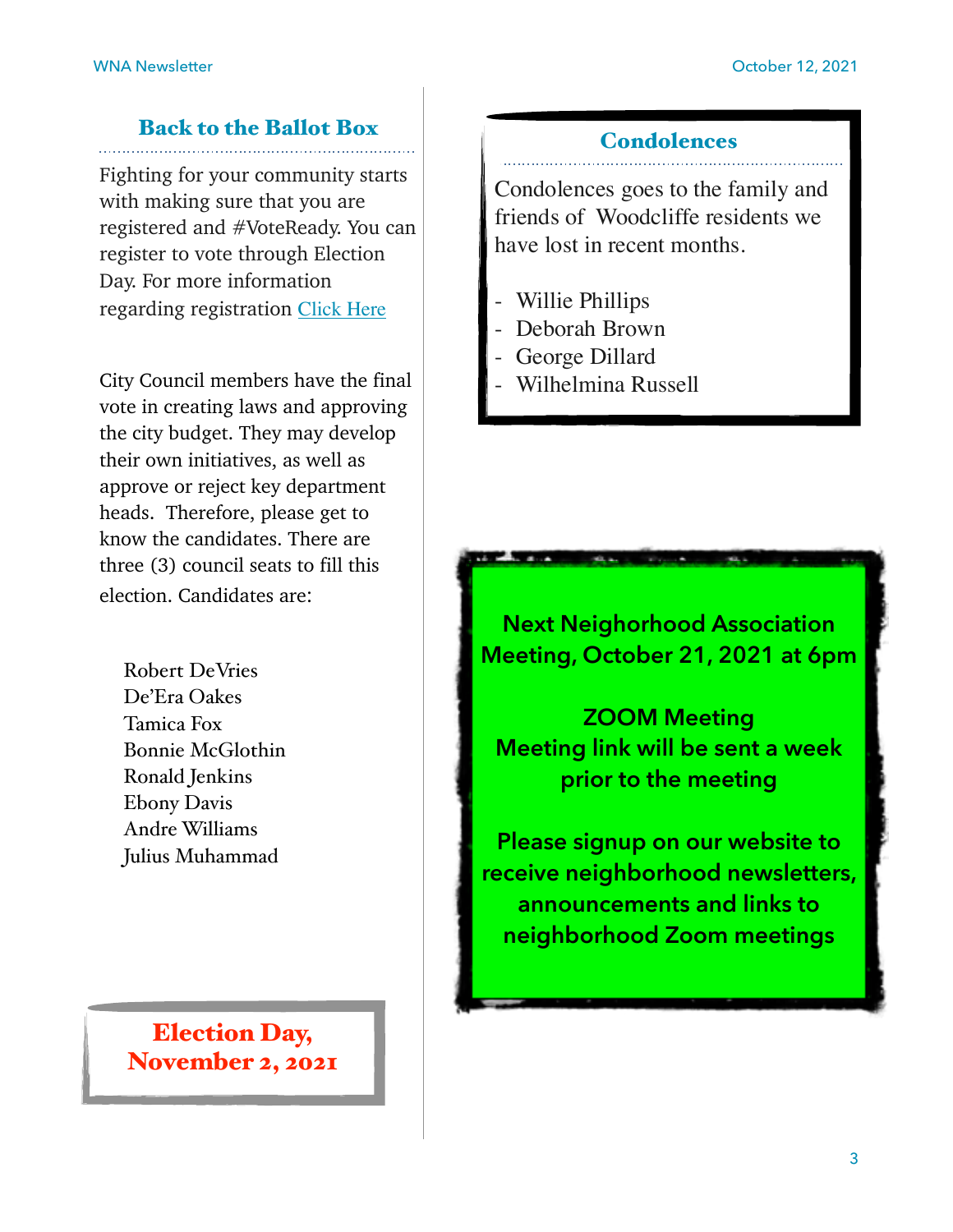**Woodcliffe Neighborhood Yard of the Month The goal of the Yard of the Month award program (YOM) is to recognize individuals whose property exemplifies the vision for our community. Congratulations to the 2021 YOM recipients.**





**September - Edgar and Marilyn Fielstra Watson**

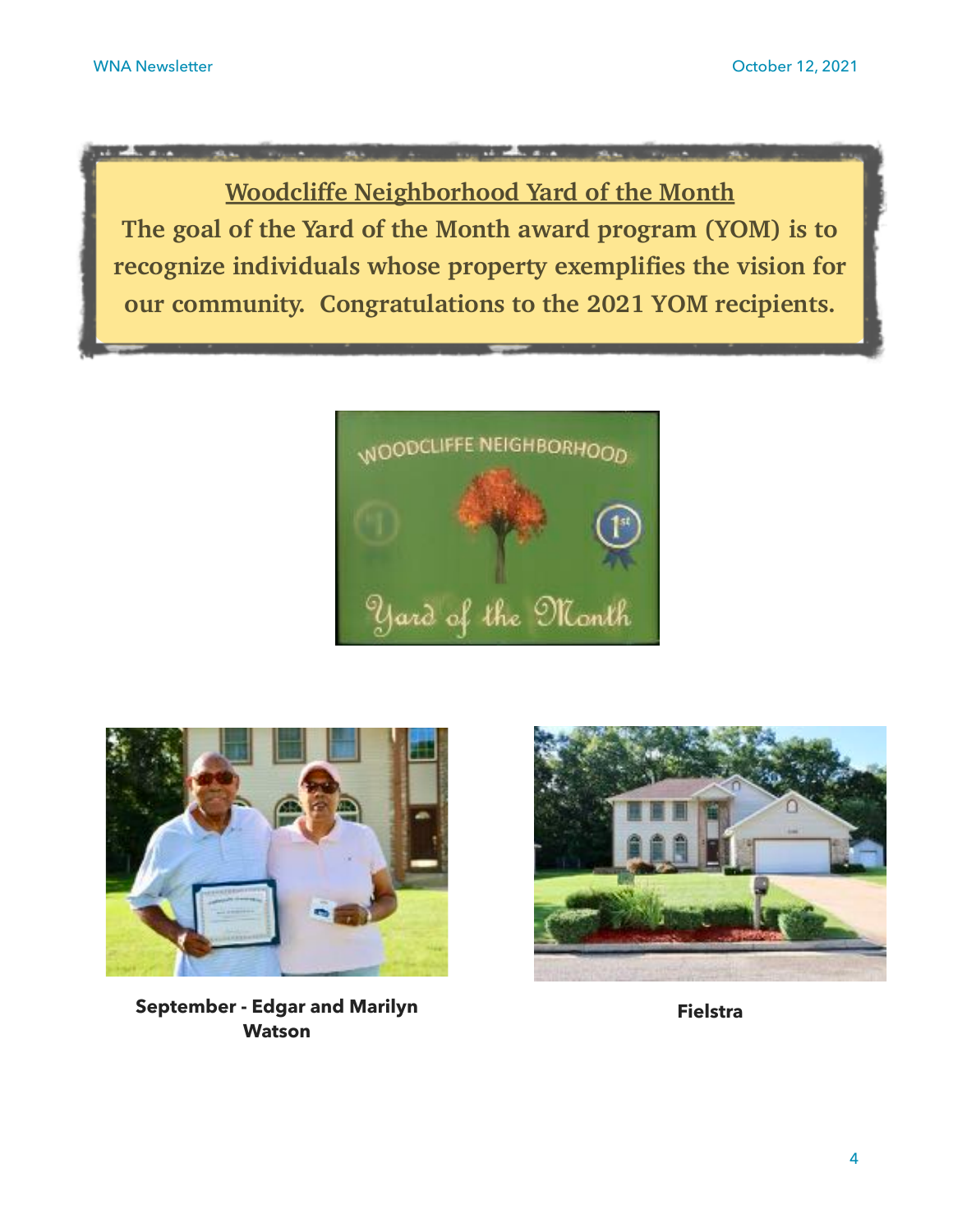

**August - Jackie and George Dillard**



**Overbrook Dr.**



**Elizabeth Ct Tamika and Herber Taylor III**







**Lanette Smith Fielstra**